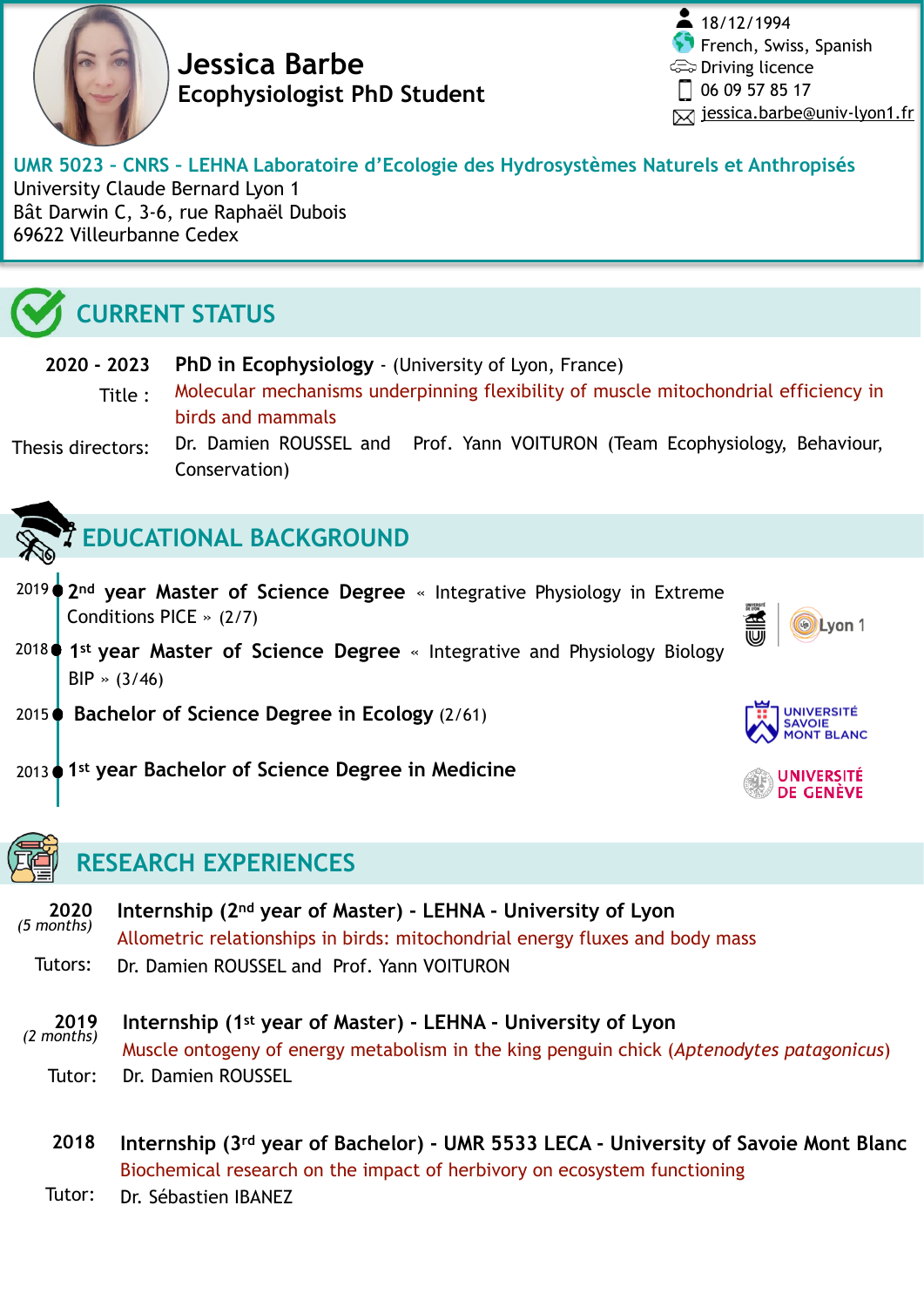# **PRACTICAL AND THEORITICAL SKILLS**

## **Laboratory**

- **• Mitochondrial isolation** (skeletal muscle, heart )
- **• Measurement of mitochondrial respiration and mitochondrial efficiency** (Rank Brothers**®**)
- **Measurement of cellular respiration** (Respirometers Oroboros®)
- **• Spectrophotometric assay** (tank, microplate)

#### **Fieldwork**

- Avian tissue sampling at the farm
- Monitoring of chamois population (Bauges massif)
- Sampling in lake and terrestrial ecosystems
- Counting of birds on the Bourget lake (LPO)

## **Theoritical**

- **•** Ecophysiology
- **•** Metabolism- Bioenergetic
- **•** Bird and mammal physiology and anatomy
- **•** Basis of ecology

#### **Softwares**

Biostatistics: RStudio - Rcmdr Metabolism: Datlab - Foxy Informatics: PowerPoint /Excel / Word

#### **Languages**

- French (native)
- Spanish (native)
- English B1-TOEIC (740/990)



2020-2023 : Complementary teaching activities (ACE) 64h/year- University of Lyon1

- ❖ Practical work **UE Physiological régulations «**Thyroid hormones **»** (3rd year of BSc)
- ❖ Practical work **UE Digestive and Energetic Physiology**  « Energy Expenditure » (3rd year of BSc)
- ❖ Practical work **UE Enzymology and Metabolism** « Oxygraphy » (2nd year of BSc)
- ❖ Tutorial work **UE Transversales**  « Documentary research » (1st year of BSc)